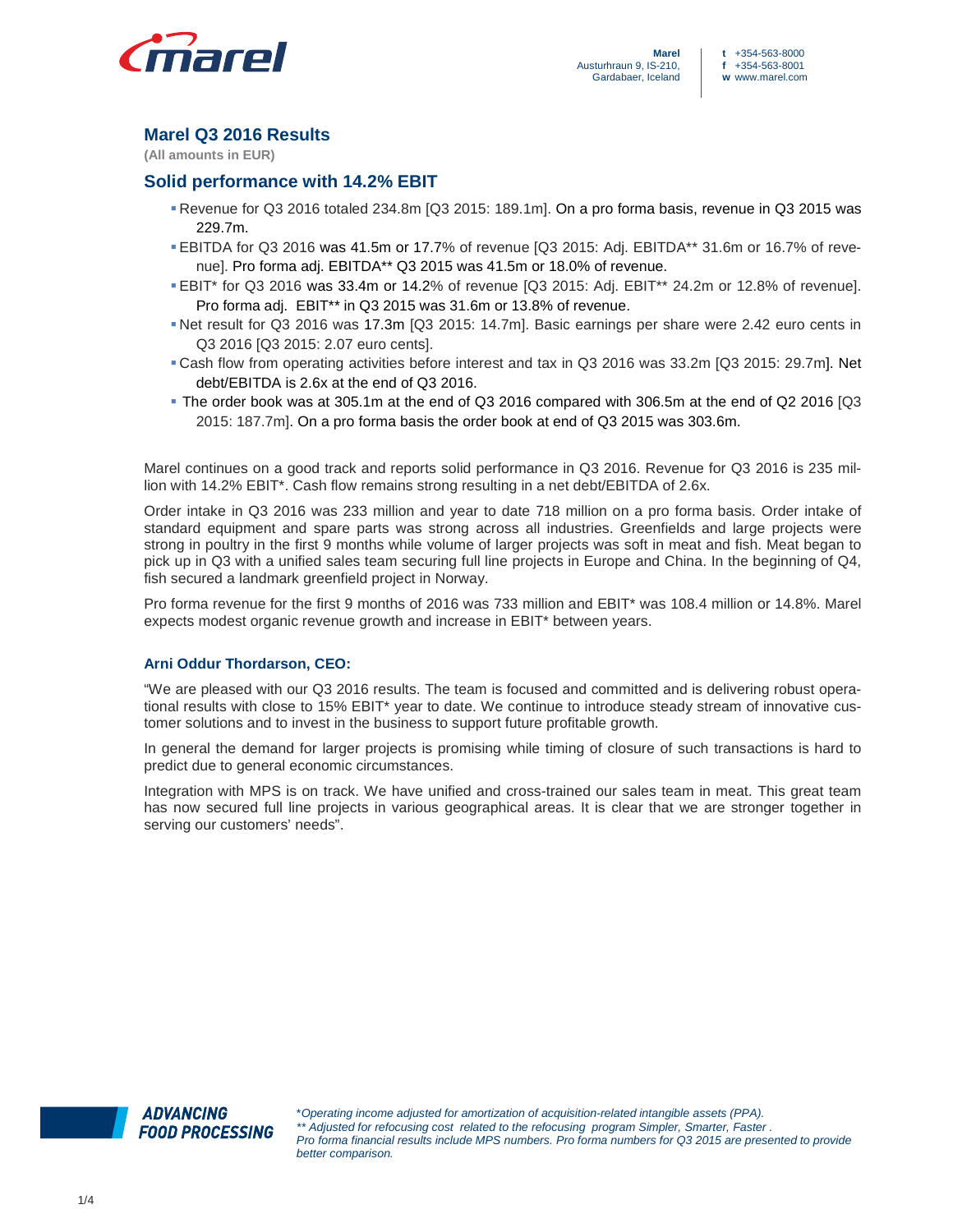

## **Key figures from Marel's operations in thousands of EUR**

| <b>Proforma Figures</b>                                              | Quarter3<br>2016<br>Total<br>Marel | Quarter3<br>2015<br>Total<br>Marel | Change<br>in %<br>Total<br>Marel | Quarter3<br>2016 YTD<br>Total<br>Marel | Quarter3<br>2015 YTD<br>Total<br>Marel | Change<br>in $%$<br>Total<br>Marel |
|----------------------------------------------------------------------|------------------------------------|------------------------------------|----------------------------------|----------------------------------------|----------------------------------------|------------------------------------|
| Revenues                                                             | 234.806                            | 229.747                            | 2,2                              | 732.935                                | 726.955                                | 0,8                                |
|                                                                      | 94.019                             | 95.252                             |                                  | 303.371                                | 300.815                                |                                    |
| Gross profit                                                         |                                    |                                    | (1,3)                            |                                        |                                        | 0,8                                |
| Gross profit as a % of Revenues                                      | 40,0                               | 41,5                               |                                  | 41,4                                   | 41,4                                   |                                    |
| Adjusted result from operations (EBIT) <sup>1)</sup>                 | 33.402                             | 31.620                             | 5.6                              | 108.392                                | 105.198                                | 3,0                                |
| Adjusted EBIT as a % of Revenues                                     | 14.2                               | 13,8                               |                                  | 14,8                                   | 14,5                                   |                                    |
| EBITDA (adjusted 2015)                                               | 41.527                             | 41.454                             | 0,2                              | 132.393                                | 137.864                                | (4,0)                              |
| EBITDA (adjusted 2015) as a % of Revenues                            | 17,7                               | 18,0                               |                                  | 18,1                                   | 19,0                                   |                                    |
| Refocusing costs                                                     | $\overline{\phantom{a}}$           | (1.960)                            |                                  | $\overline{\phantom{a}}$               | (10.675)                               |                                    |
| Adjustment for amortization of acquisition-related intangible assets | (6.746)                            | $\overline{\phantom{a}}$           |                                  | (17.880)                               |                                        |                                    |
| Result from operations (EBIT)                                        | 26.656                             | 29.660                             | (10,1)                           | 90.512                                 | 94.523                                 | (4,2)                              |
| EBIT as a % of Revenues                                              | 11,4                               | 12,9                               |                                  | 12,3                                   | 13,0                                   |                                    |
| <b>Orders Received</b>                                               | 233.354                            | 260.929                            | (10,6)                           | 718.200                                | 749.575                                | (4,2)                              |
| Order Book                                                           |                                    |                                    |                                  | 305.055                                | 303.589                                | 0.5                                |

1) 2016:Operating income adjusted for amortization of acquisition-related intangible assets (PPA)

2015:Adjusted for refocusing cost related to the refocusing program Simpler, Smarter & Faster.

|                                                                      | Quarter3                 | Quarter3 | Change | Quarter3                 | Quarter3       | Change |  |
|----------------------------------------------------------------------|--------------------------|----------|--------|--------------------------|----------------|--------|--|
| As per financial statements                                          | 2016                     | 2015     | in %   | 2016 YTD 2015 YTD        |                | in %   |  |
|                                                                      |                          |          |        |                          |                |        |  |
| Revenues                                                             | 234.806                  | 189.106  | 24,2   | 719.645                  | 616.689        | 16,7   |  |
| Gross profit                                                         | 94.019                   | 73.923   | 27,2   | 295.825                  | 239.651        | 23,4   |  |
| Gross profit as a % of Revenues                                      | 40,0                     | 39,1     |        | 41,1                     | 38,9           |        |  |
| Adjusted result from operations (EBIT) <sup>1)</sup>                 | 33.402                   | 24.166   | 38,2   | 104.274                  | 77.662         | 34.3   |  |
| Adjusted EBIT as a % of Revenues                                     | 14.2                     | 12,8     |        | 14.5                     | 12,6           |        |  |
| EBITDA (adjusted 2015)                                               | 41.527                   | 31.636   | 31,3   | 128.091                  | 105.727        | 21,2   |  |
| EBITDA (adjusted 2015) as a % of Revenues                            | 17,7                     | 16,7     |        | 17,8                     | 17,1           |        |  |
| Refocusing costs                                                     | $\overline{\phantom{a}}$ | (1.960)  |        | $\overline{\phantom{a}}$ | (10.675)       |        |  |
| Adjustment for amortization of acquisition-related intangible assets | (6.746)                  |          |        | (17.880)                 | $\blacksquare$ |        |  |
| Result from operations (EBIT)                                        | 26.656                   | 22.206   | 20,0   | 86.394                   | 66.987         | 29,0   |  |
| EBIT as a % of Revenues                                              | 11,4                     | 11,7     |        | 12,0                     | 10,9           |        |  |
| Net result                                                           | 17.328                   | 14.698   | 17,9   | 53.208                   | 46.834         | 13.6   |  |
| Net result as a % of revenues                                        | 7,4                      | 7,8      |        | 7,4                      | 7,6            |        |  |
| <b>Orders Received</b>                                               | 233.354                  | 210.940  | 10,6   | 711.500                  | 629.581        | 13,0   |  |
| Order Book                                                           |                          |          |        | 305.055                  | 187.722        | 62,5   |  |

1) 2016:Operating income adjusted for amortization of acquisition-related intangible assets (PPA) 2015:Adjusted for refocusing cost related to the refocusing program Simpler, Smarter & Faster.

| Cash flows                                                      | Quarter3<br>2016 | Quarter3<br>2015 | Quarter3  | Quarter3<br>2016 YTD 2015 YTD |  |
|-----------------------------------------------------------------|------------------|------------------|-----------|-------------------------------|--|
|                                                                 |                  |                  |           |                               |  |
| Cash generated from operating activities, before interest & tax | 33.168           | 29.659           | 104.762   | 92.889                        |  |
|                                                                 |                  |                  |           |                               |  |
| Net cash from (to) operating activities                         | 28.313           | 25.285           | 72.090    | 73.816                        |  |
| Investing activities                                            | (8.563)          | (4.904)          | (394.684) | (7.021)                       |  |
| Financing activities                                            | (17.000)         | (13.759)         | 252.858   | (1.340)                       |  |
| Net cash flow                                                   | 2.750            | 6.622            | (69.736)  | 65.445                        |  |
|                                                                 |                  |                  |           |                               |  |

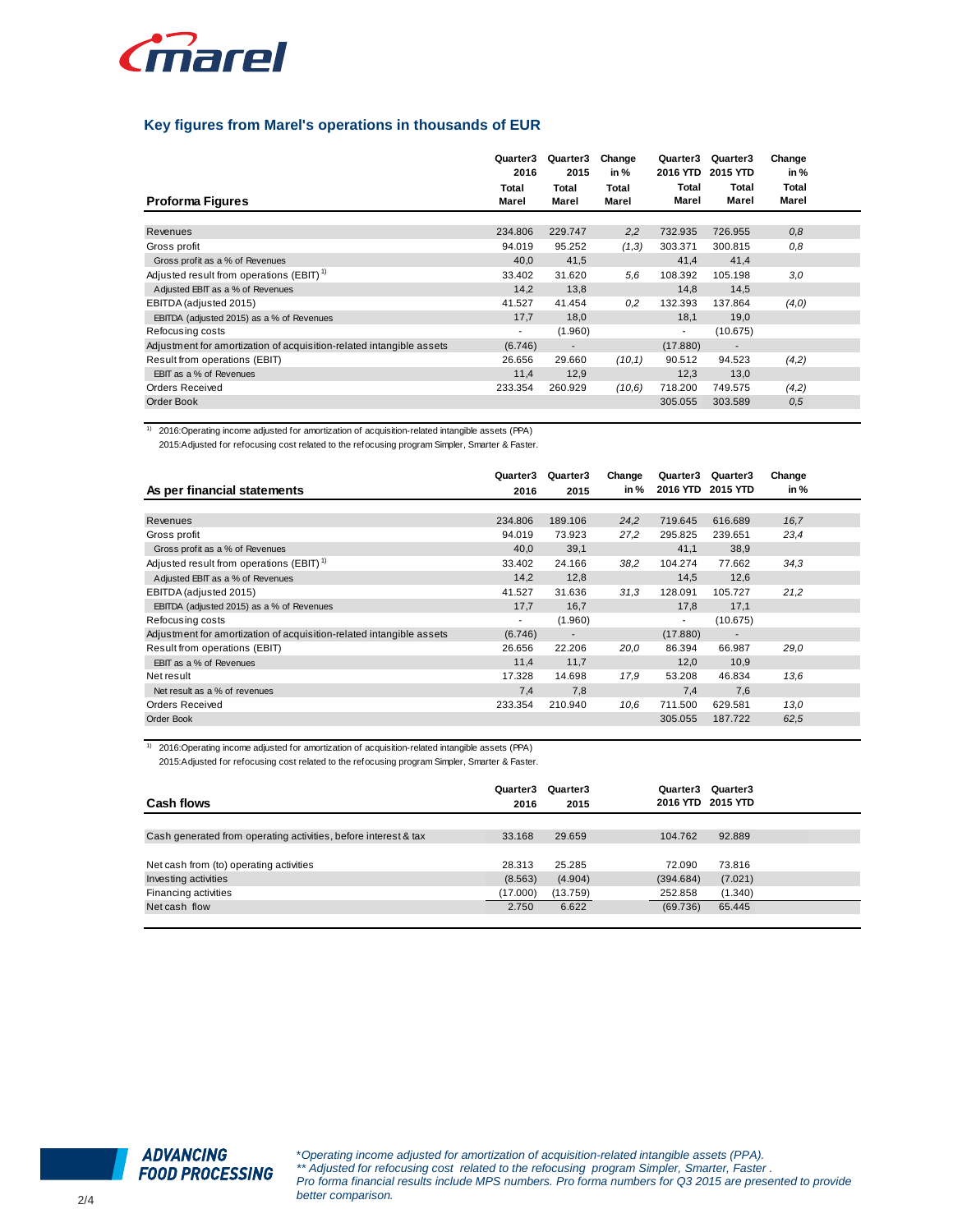

#### **Financial position**

| Net Interest Bearing Debt                 | $(443.368)$ $(150.294)$ |
|-------------------------------------------|-------------------------|
| Operational working capital <sup>2)</sup> | 75.221 81.144           |

<sup>2)</sup> Third party Debtors, Inventories, Net Work in Progress and Third party Creditors.

### **Key ratios**

| Current ratio                                                            |       |       | 1.0     | 1,4     |  |
|--------------------------------------------------------------------------|-------|-------|---------|---------|--|
| Quick ratio                                                              |       |       | 0.6     | 1.0     |  |
| Number of outstanding shares                                             |       |       | 717.478 | 703.850 |  |
| Market cap. in millions of Euros based on exchange rate at end of period |       |       | 1.323.3 | 1.033.0 |  |
| Return on equity                                                         | 14.6% | 13,6% | 14.9%   | 14,5%   |  |
| Earnings per share (basic) in euro cents                                 | 2.42  | 2.07  | 7.44    | 6,51    |  |
| Leverage adjusted result <sup>3)</sup>                                   |       |       | 2.59    | 1.12    |  |

3) Net Interest Bearing Debt / LTM EBITDA

## **Markets**

Marel is the leading global provider of advanced processing systems and services to the poultry, meat and fish industries. Marel has a commercially strong product portfolio stemming from its continuous focus on innovation and strategic acquisitions.

Revenue year to date on a pro forma basis was 733 million. Order intake in Q3 2016 was 233 million and year to date on a pro forma basis 718 million. Order intake of standard equipment and spare parts was strong across all industries. Greenfields and large projects were strong in poultry in the first nine months while volume of larger projects was soft in meat and fish. Meat began to pick up in Q3 with a unified sales team securing full line projects in Europe and China. In the beginning of Q4, fish secured a landmark greenfield project in Norway.

Revenue and order intake from discontinued operations are close to 20 million lower in 2016 than in 2015.

### **Marel Poultry**

Year to date order intake, revenue and profitability is strong in poultry. Compared with the strong beginning of the year and exceptionally strong Q3 2015 order intake was slightly lower in Q3 2016. Key projects were secured in North-America and Europe during Q3.

During the first 9 months of 2016 Marel Poultry generated 393 million in revenue and EBIT of 68.1 million (17.3% of revenue). Marel Poultry accounted for 54% of Marel's pro forma revenue in the first 9 months of 2016.

#### **Marel Fish**

Marel Fish generated 91 million in revenue and EBIT of 3.3 million (3.6% of revenue) in the first 9 months of 2016. Marel Fish accounted for 12% of Marel's pro forma revenue in the first 9 months of 2016. Market conditions in the fish industry have been soft throughout the year. In October, Marel Fish secured a large greenfield project in the salmon industry in Norway.

Marel has been focusing its business and product portfolio shifting the focus from low-end customized solutions to high tech innovative salmon solutions and white fish solutions for both onshore and onboard.

#### **Marel Meat**

Marel Meat generated 243 million on a pro forma basis in revenue and EBIT\* of 35.0 million (14.4% of revenue) in the first 9 months of 2016. Marel Meat accounted for 33% of Marel's pro forma revenue in the first 9 months of 2016. Order intake and volume is at a good level. Q3 was a good quarter for Marel Meat especially in primary processing which saw good order intake and volume.